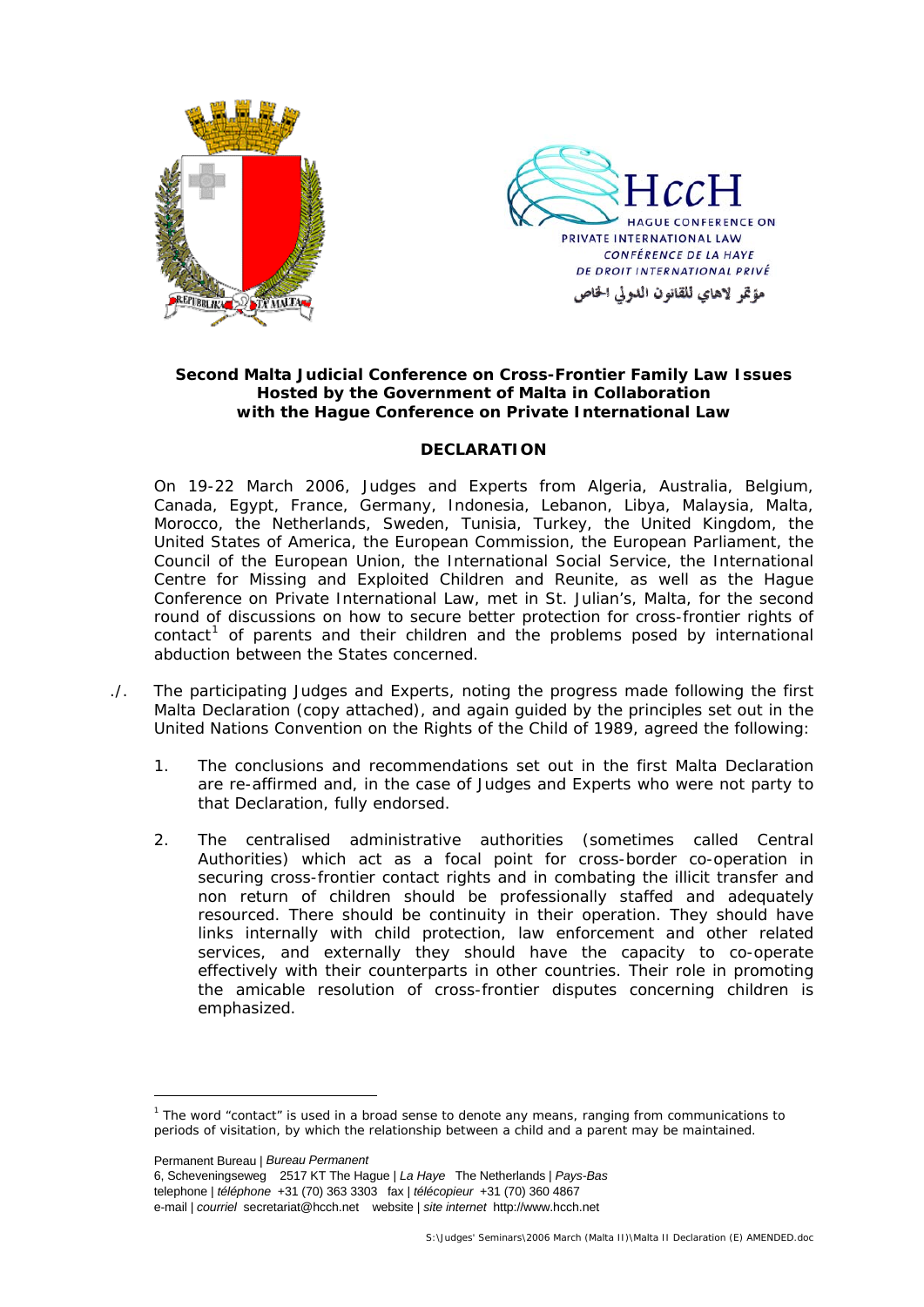3. Intensified activity in the field of international family mediation and conciliation, including the development of new services, is welcomed.

The importance is recognised of having in place procedures enabling parental agreements to be judicially approved and made enforceable in the countries concerned.

Legal processes concerning parental disputes over children should be structured so as to encourage parental agreement and to facilitate access to mediation and other means of promoting such agreement. However, this should not delay the legal process and, where efforts to achieve agreement fail, effective access to a court should be available.

International family mediation should be carried out in a manner which is sensitive to cultural differences.

- 4. More consideration should be given to the implementation of measures, administrative, judicial and psychosocial, designed to prevent the unlawful removal or retention of children or to secure the conditions of contact. The Guide to Good Practice on Preventive Measures, published by the Hague Conference on Private International Law, which contains many examples of preventive measures operating in different countries, should be widely disseminated. Preventive measures should be employed whenever their need is justified; and the measures taken should be proportionate to the risks and consequences of unlawful removal or retention of the child in the particular case.
- 5. It is in the interests of children that courts in different States should apply common rules of jurisdiction and that custody and contact orders made on the basis of those rules should as a general principle be recognised in other States. Competing jurisdictions add to family conflict, discourage parental agreement, and can encourage the unlawful removal or retention of children.

It is noted that many States are now considering implementation of the uniform rules of jurisdiction set out in the *Hague Convention of 19 October 1996 on Jurisdiction, Applicable Law, Recognition, Enforcement and Cooperation in Respect of Parental Responsibility and Measures for the Protection of Children*. The Permanent Bureau of the Hague Conference on Private International Law is encouraged to provide States on request with technical assistance in this process. Efforts should be made to ensure that resources are made available for this purpose. The same applies to the *Hague Convention of 25 October 1980 on the Civil Aspects of International Child Abduction*.

- 6. The development in a number of countries of specialised family courts is welcomed. The movement in some countries towards a concentration within the jurisdiction of courts dealing with international disputes concerning children is noted, recognising that in some legal systems such concentration is impracticable.
- 7. The efforts of the Hague Conference on Private International Law to provide training programmes for the judiciary in matters of international child protection are noted and supported.
- 8. It is regrettable that, despite the recommendation contained in the first Malta Declaration, the issuing of visas to enable the exercise of parental rights of contact remains a problem in some countries. The relevant authorities are urged to take positive action on this matter.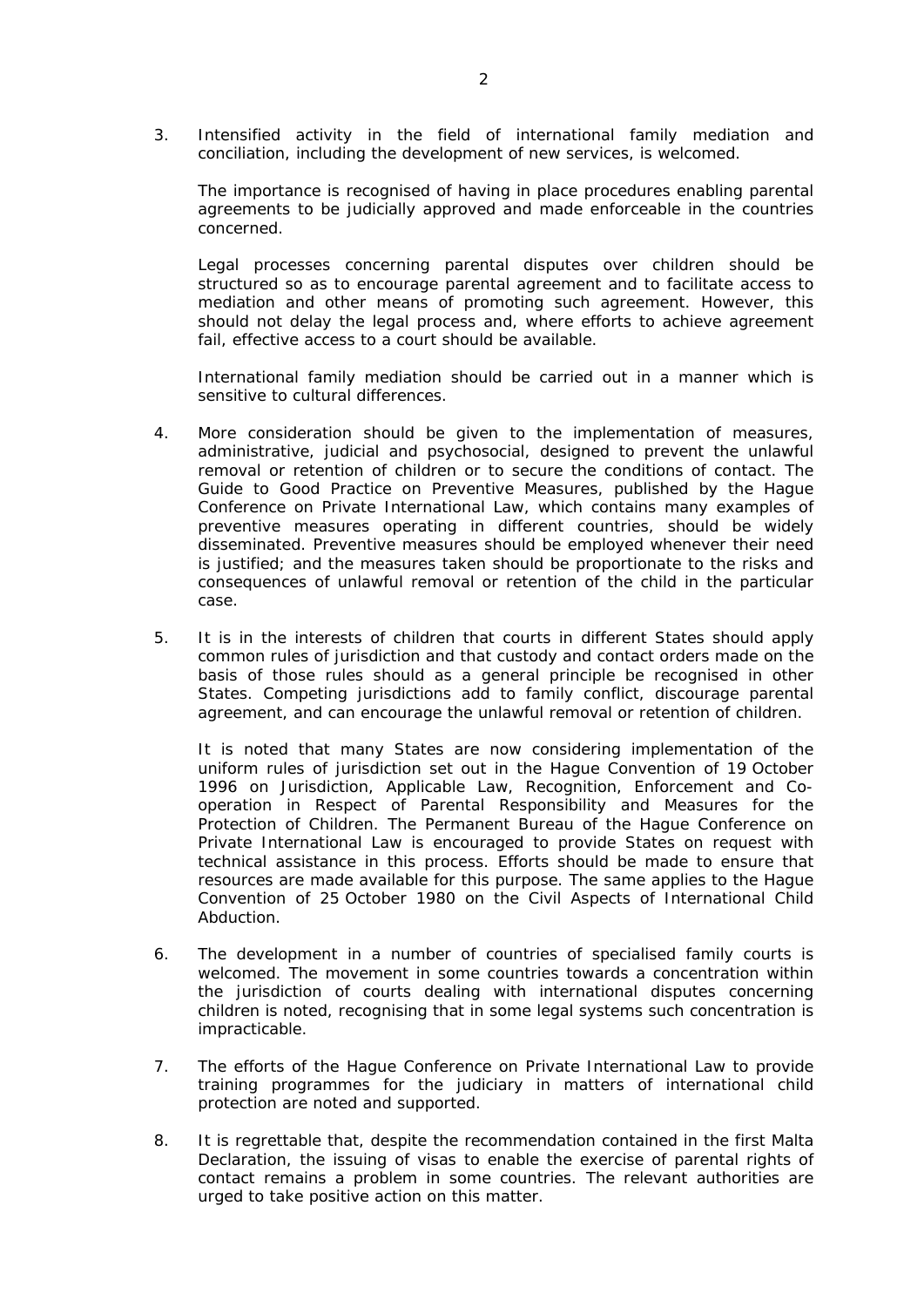9. The further development since the first Malta Declaration of the international network of liaison judges is welcomed. New legislative provisions in respect of liaison judges in certain States are welcomed, as well as the development of specific models adapted to the needs of particular States, including Federal States.<sup>[2](#page-2-0)</sup>

It is emphasised that encouragement for the appointment of liaison judges extends to States which are not Parties to the Hague Children's Conventions.

The Judges' Newsletter on International Child Protection serves as a valuable medium for the exchange of information and opinion among judges in all countries and for the promotion of judicial seminars and conferences.

- 10. Attention is drawn to the importance of disseminating information on national laws and procedures concerning child protection, in particular through the establishment of websites for this purpose, including the website of the Hague Conference. Appreciation is expressed for all efforts in this matter, including those of non-governmental organisations.
- 11. The process of dialogue, now known as the "Malta Process", should continue, with the assistance of the Hague Conference and in co-operation with other international organisations including the European Union.

In addition, an invitation will be extended to all States represented to participate in the fifth meeting<sup>[3](#page-2-1)</sup> of the Special Commission of the Hague Conference to review the practical operation of the 1980 Hague Convention and issues surrounding the implementation of the 1996 Hague Convention. Participation in the Special Commission does not imply any obligation to accede to these Conventions but provides a welcome opportunity to continue a dialogue with a broader range of States and to benefit from a wide international experience in the international protection of children.

12. Recognition is accorded to regional initiatives, for example those instituted by the European Union in the Euromed context, as a means of promoting the objectives of the Malta process.

Thanks are extended to Germany, the Netherlands, Sweden and the United Kingdom for their financial support for this conference, and to the Government and judiciary of Malta for their role once again in promoting and providing an ideal setting for successful dialogue.

22 March 2006

 $\overline{a}$ 

./. Attachment mentioned.

<span id="page-2-0"></span><sup>&</sup>lt;sup>2</sup> Significant regional developments such as the European Union Judicial Network in Civil and Commercial Matters, are also welcomed.

<span id="page-2-1"></span> $3$  To take place in The Hague from 30 October to 9 November 2006.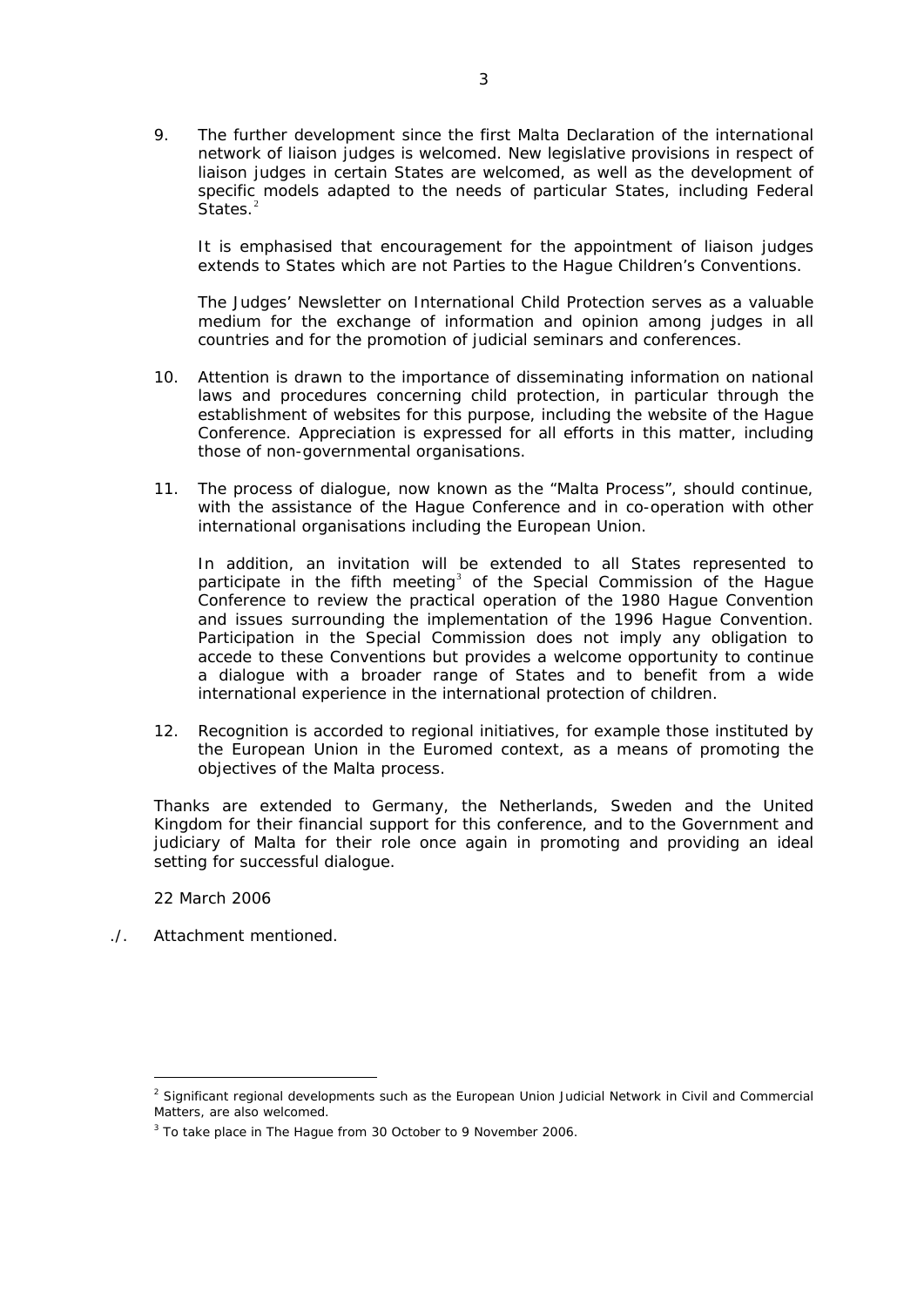## **ATTACHMENT**





## **The Malta Judicial Conference on Cross-Frontier Family Law Issues Hosted by the Government of Malta in Collaboration with the Hague Conference on Private International Law**

# **DECLARATION[1](#page-3-0)**

On 14-17 March 2004, Judges and Experts from Algeria, Belgium, Egypt, France, Germany, Italy, Lebanon, Malta, Morocco, the Netherlands, Spain, Sweden, Tunisia, the United Kingdom, the European Commission, the Council of the European Union, the International Social Service and Reunite, as well as the Hague Conference on Private International Law, met in St. Julian's, Malta, to discuss how to secure better protection for cross-frontier rights of contact<sup>[2](#page-3-1)</sup> of parents and their children and the problems posed by international abduction between the States concerned.

The participating Judges and Experts agreed the following:

- 1. The principles set out or implicit in the *United Nations Convention on the Rights of the Child* of 1989 are affirmed as a basis for action. In particular:
	- a) in all actions concerning children, the best interests of the child shall be a primary consideration;
	- b) a child whose parents reside in different States shall have the right to maintain on a regular basis, save in exceptional circumstances, personal relations and direct contacts with both parents;
	- c) a child should have the opportunity to learn to know and respect the culture and traditions of both parents;
	- d) States are obliged to take measures to combat the illicit transfer and non-return of children abroad.

Permanent Bureau | *Bureau Permanent* 

 $\overline{a}$ 

6, Scheveningseweg 2517 KT The Hague | *La Haye* The Netherlands | *Pays-Bas* telephone | *téléphone* +31 (70) 363 3303 fax | *télécopieur* +31 (70) 360 4867 e-mail | *courriel* secretariat@hcch.net website | *site internet* http://www.hcch.net

<span id="page-3-0"></span><sup>&</sup>lt;sup>1</sup> The Declaration is non-binding. It may inspire, but is not intended to replace, possible bilateral or other arrangements between States.<br><sup>2</sup> The ward "contest" is used it

<span id="page-3-1"></span>The word "contact" is used in a broad sense to denote any means, ranging from communications to periods of visitation, by which the relationship between a child and a parent may be maintained.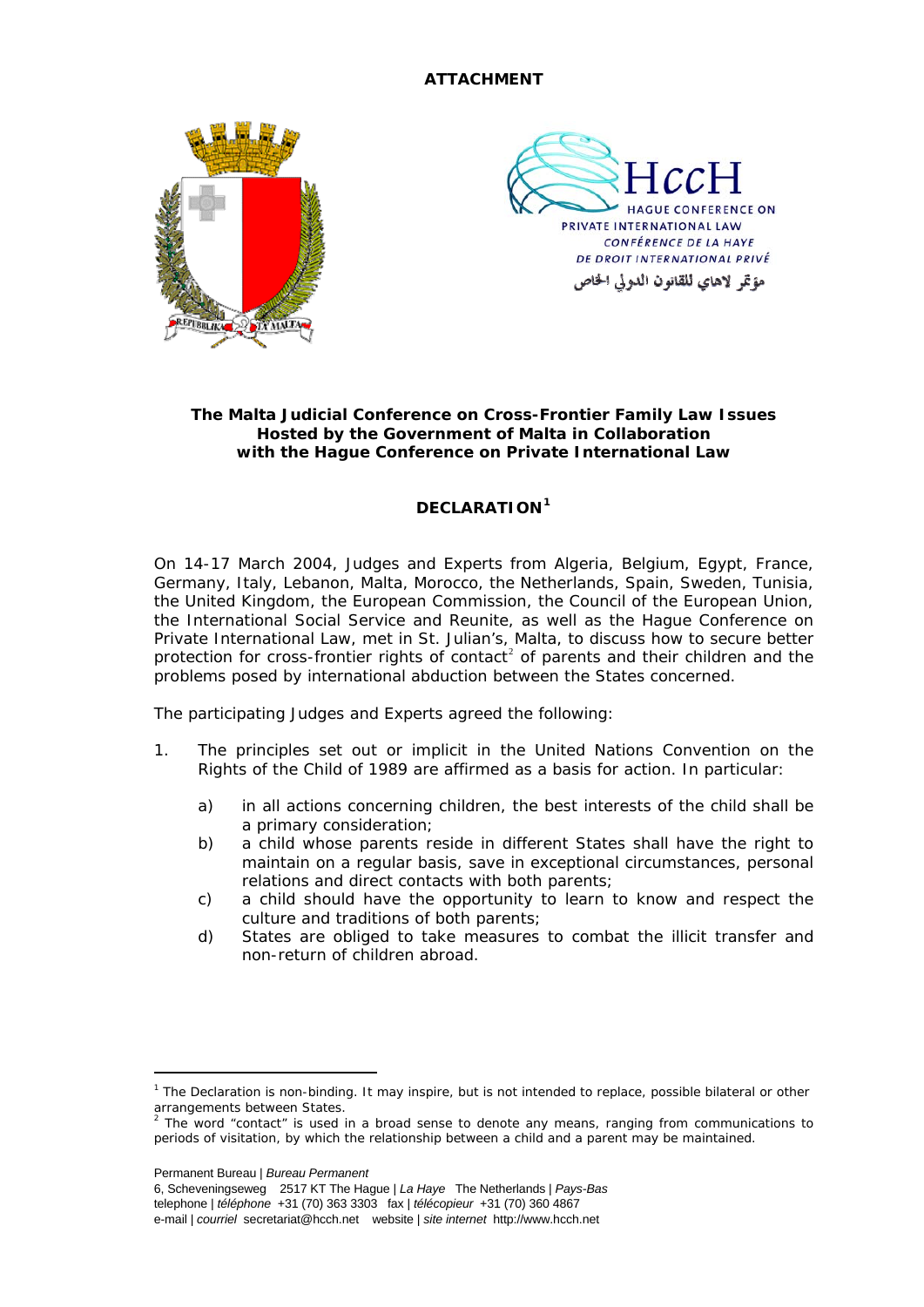- 2. Efficient and properly resourced authorities (Central Authorities) should be established in each State to co-operate amongst one another in securing cross-frontier rights of contact and in combating the illicit transfer and nonreturn of children. Such cooperation should include at least:
	- assistance in locating a child;
	- exchange of information relevant to the protection of the child;
	- assistance to foreign applicants in obtaining access to local services (including legal services) concerned with child protection.
- 3. Steps should be taken to facilitate, by means of mediation, conciliation, by the establishment of a commission of good offices, or by similar means, solutions for the protection of the child which are agreed between the parents.
- 4. The use of guarantees and safeguards to help ensure the effective exercise of contact rights, and to prevent their abuse, should be explored and promoted. This should include financial guarantees, preventive measures and the use of methods appropriate within the cultural, religious and legal traditions of the parties.
- 5. The importance is recognised of having common rules which specify which country's courts or authorities are competent to make decisions concerning custody and contact.
- 6. Decisions concerning custody or contact made by a competent court or authority in one country should be respected in other countries, subject to fundamental considerations of public policy and taking into account the best interests of the child.
- 7. Speed in both administrative and judicial processes is of the essence because delays which prolong the separation of a child from a parent may have devastating consequences for the parent-child relationship.
- 8. The cases under consideration need to be handled by experienced judges. Judicial training, as well as concentration of jurisdiction among a limited number of courts, contribute to the development of the necessary expertise.
- 9. States should facilitate the cross-frontier movement of parents or children, where necessary, to enable rights of contact to be exercised. To this end, visas should be made available, $3$  free circulation should be guaranteed within the country in which contact is to take place, and consideration should be given to the establishment of contact centres.
- 10. Successful inter-State co-operation in child protection depends on the development of mutual trust and confidence between judicial, administrative and other competent authorities in the different States. The regular exchange of information, as well as meetings between judges (and other officials) at a bilateral or a multilateral level, are a necessary part of building this trust and confidence.<sup>[4](#page-4-1)</sup>

 $\overline{a}$ 

<span id="page-4-0"></span><sup>&</sup>lt;sup>3</sup> This is dependent on the provision by parents to the relevant authorities of all the documentation and other information necessary to determine the visa application.

<span id="page-4-1"></span><sup>&</sup>lt;sup>4</sup> For example, in the Euromed context.